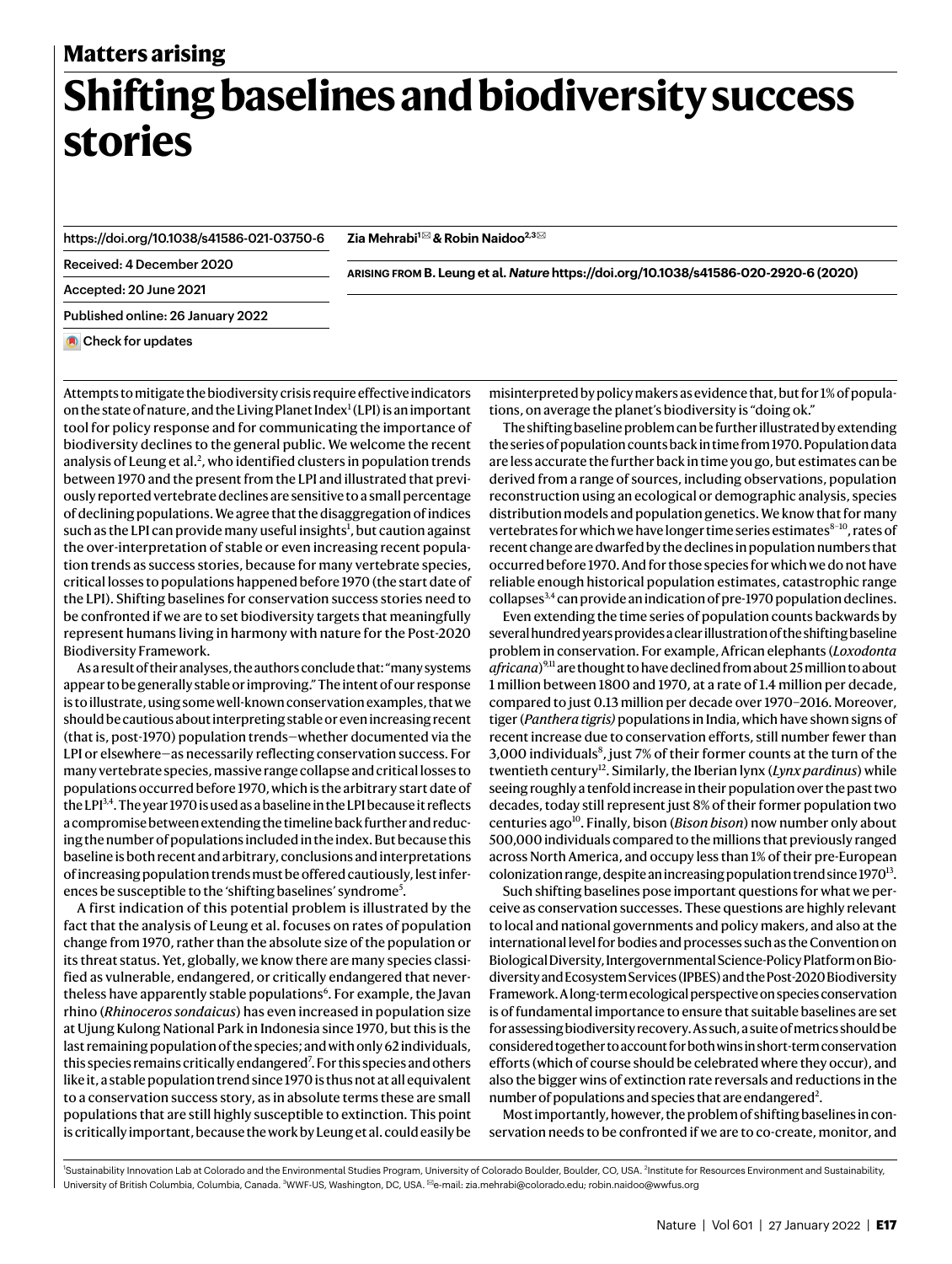### **Matters arising**

track progress on biodiversity targets which aim to support a thriving and flourishing planet—rather than ones that 'successfully' maintain the earth in an already much-degraded state.

- <span id="page-1-0"></span>1. Almond, R. E. A., Grooten, M. & Petersen, T. (eds) *Living Planet Report 2020 – Bending the Curve of Biodiversity Loss* (WWF, 2020).
- <span id="page-1-1"></span>2. Leung, B. et al. Clustered versus catastrophic global vertebrate declines. *Nature* **588**, 267–271 (2020).
- <span id="page-1-2"></span>3. Deinet, S. et al. *Wildlife Comeback in Europe: The Recovery of Selected Mammal and Bird Species* (final report to Rewilding Europe by ZSL, BirdLife International and the European Bird Census Council) (2013).
- <span id="page-1-3"></span>4. Ceballos, G., Ehrlich, P. R. & Dirzo, R. Biological annihilation via the ongoing sixth mass extinction signaled by vertebrate population losses and declines. *Proc. Natl Acad. Sci. USA* **114**, E6089–E6096 (2017).
- <span id="page-1-4"></span>5. Pauly, D. Anecdotes and the shifting baseline syndrome of fisheries. *Trends Ecol. Evol.* **10**, 430 (1995).
- <span id="page-1-5"></span>6. Daskalova, G. N., Myers-Smith, I. H. & Godlee, J. L. Rare and common vertebrates span a wide spectrum of population trends. *Nat. Commun.* **11**, 4394 (2020).
- <span id="page-1-6"></span>7. Setiawan, R. et al. Preventing global extinction of the Javan rhino: tsunami risk and future conservation direction. *Conserv. Lett.* **11**, e12366 (2018).
- <span id="page-1-7"></span>8. Mondol, S., Bruford, M. W. & Ramakrishnan, U. Demographic loss, genetic structure and the conservation implications for Indian tigers. *Proc. R. Soc. Lond. B* **280**, 20130496 (2013).
- <span id="page-1-9"></span>9. Milner-Gulland, E. J. & Beddington, J. R. The exploitation of elephants for the ivory trade: An historical perspective. *Proc. R. Soc. Lond. B* **252**, 29–37 (1993).
- <span id="page-1-8"></span>10. Casas-Marce, M. et al. Spatiotemporal dynamics of genetic variation in the iberian lynx along its path to extinction reconstructed with ancient DNA. *Mol. Biol. Evol.* **34**, 2893–2907 (2017).
- <span id="page-1-10"></span>11. Chase, M. J. et al. Continent-wide survey reveals massive decline in African savannah elephants. *PeerJ* **4**, e2354 (2016).
- <span id="page-1-11"></span>12. Jhala, Y. V, Qureshi, Q. & Nayak, A. K. (eds) *Status of Tigers, Co-Predators and Prey in India 2018. Summary Report* (National Tiger Conservation Authority, Government of India, New Delhi & Wildlife Institute of India, 2019).
- <span id="page-1-12"></span>13. Sanderson, E. W. et al. The ecological future of the North American bison: conceiving long-term, large-scale conservation of wildlife. *Conserv. Biol.* **22**, 252–266 (2008).

**Author contributions** Z.M. and R.N. contributed equally to this work.

**Competing interests** The authors declare no competing interests.

#### **Additional information**

**Correspondence and requests for materials** should be addressed to Zia Mehrabi or Robin Naidoo.

**Reprints and permissions information** is available at<http://www.nature.com/reprints>. **Publisher's note** Springer Nature remains neutral with regard to jurisdictional claims in published maps and institutional affiliations.

© The Author(s), under exclusive licence to Springer Nature Limited 2022